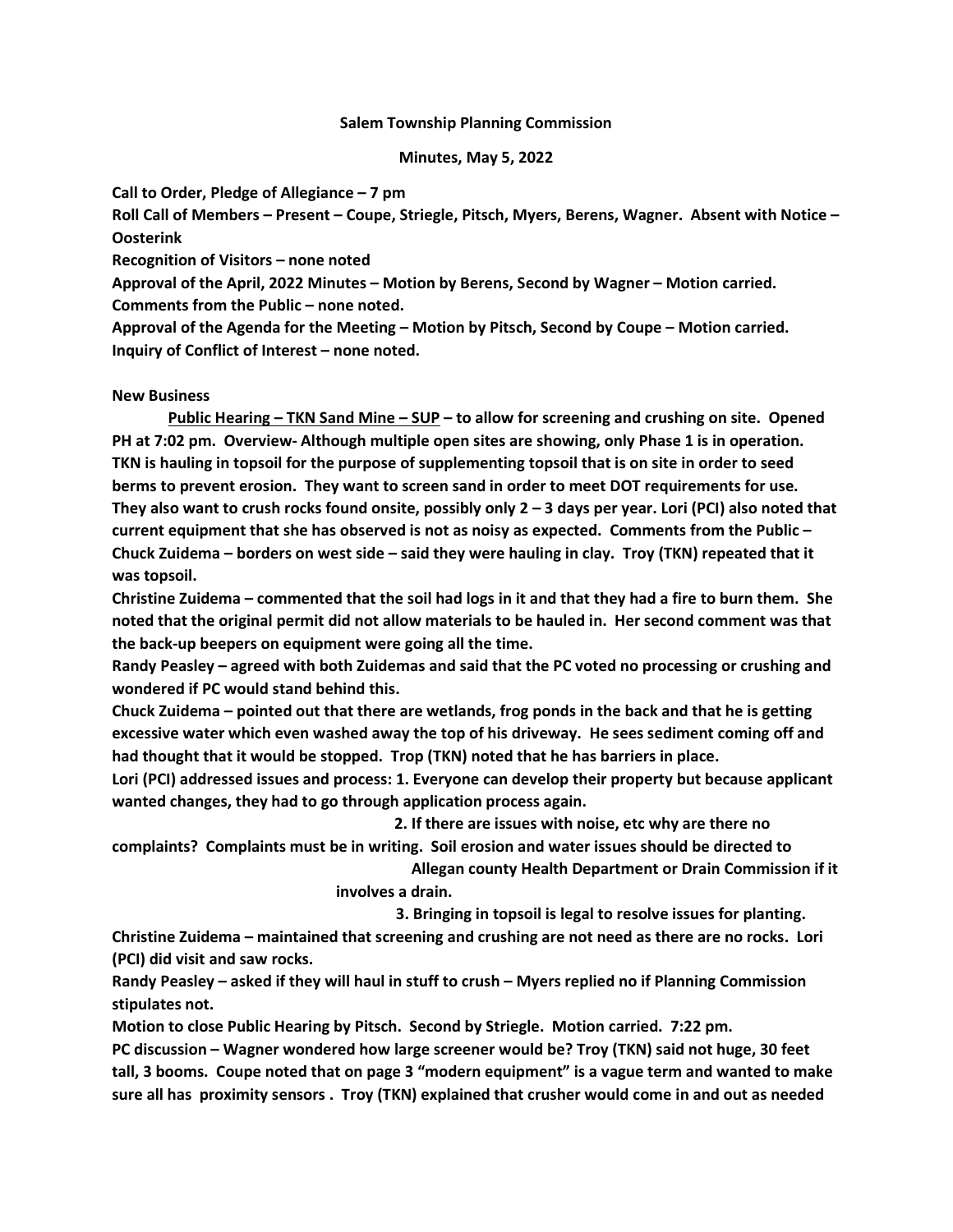and screener would stay on site. Wagner asked how long screener would run? Troy (TKN) answered 8 – 4:30 as needed to pass MDOT. Pitsch asked about dust from screener – answer was that sand is damp so no dust. Coupe asked about year 6-8 Phase – setback – where? Troy said he can move to meet setback requirement. Myers asked if we could limit amount of time for crush and answer was yes (Troy, TKN). Lori – asked if crushing can be scheduled in cooler months when people are inside – yes (Troy, TKN). Striegle wondered if a trial could be set up so PC can listen? Notice of when and where will be send to members. Myers asked if there could be a 1 year trial and wants to know decibels of crusher. Also could PC approve screening and postpone crushing?

Motion to Postpone action until information on noise is received, by Pitsch. Second by Coupe. Motion carried.

 Public Hearing – Rehoboth Residential Facility – expansion – PH opened a 7:45 pm. Jason (PCI) gave overview, 13000 square foot expansion plus 2300 square foot pole barn are requested. Lighting and screening were noted. Lighting will be on building and screening will be 5 foot fence, explained Zandstra (owner). There was no Public Comment. Motion by Wagner, Second by Berens to close Public Hearing. Motion carried. 7:55 pm.

Findings of Fact – 15.03 Standards

- g. Complies expansion of existing use
- h. Complies no additional needs
- i. Complies owner pays any additional
- j. Complies none are created
- k. Complies permitted use that supports community
- l. Complies is compatible.

Motion to approve with conditions 1, site plan amended to show fence, 2. approval of fire department, drain commission – with maintenance agreement, and health department 3. Fence to be 6 foot PVC. Motion by Coupe, Second by Striegle. Motion carried.

 Review, Step 1 Site Condo – Centennial Acres – Jason (PCI) gave overview with nothing detrimental noted. On 1 – 5 acre building sites(32 acres total) there will be 22 units, with private road off 146<sup>th</sup>. PC Consensus was that the preliminary was good and that there will be a Public Hearing for Step 2.

# Old Business

 Accessory Building Size Limitations – next month members will review a possible final draft with a July Public Hearing date possible.

Correspondence received – Insurance Certificate from Top Grade as requested.

# Reports and Comments

 Township Board, by Striegle – postponed vote on blight ordinance, private road amendment to Ordinance passed, Black Gold bid accepted for roadwork, and Williams & Works now Township Planner.